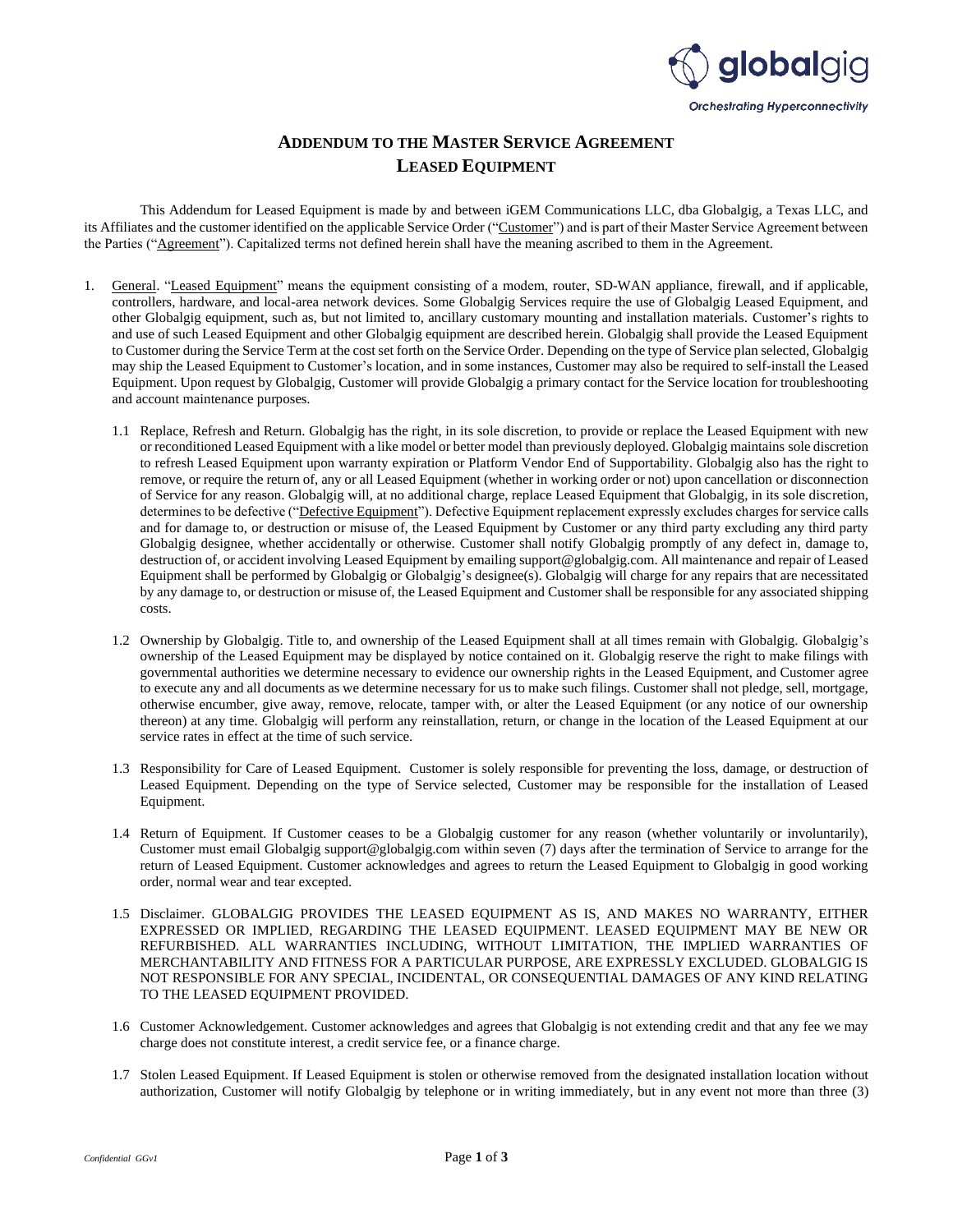business days after such removal to avoid liability for payment for unauthorized use of Leased Equipment. Customer will not be liable for unauthorized use that occurs following Globalgig's receipt of Customer's notification.

- 2. Permissions for Installation. Authority to Permit Installation of Equipment on the Customer Location. Customer represents and warrants that the Service will be installed and used solely within the designated installation location and that there are no legal, contractual, or similar restrictions on the installation of the Globalgig equipment or Leased Equipment, as applicable, (the "Equipment") within the designated installation location(s) that Customer has authorized. It is Customer responsibility to ensure compliance with all applicable building codes, zoning ordinances, business district or association rules, covenants, conditions, and restrictions, and lease obligations related to the designated installation location applicable to the Service (and the installation of the Service), to pay any fees or other charges, and to obtain any permits or authorizations necessary for the Service and the installation of the Equipment (collectively, "Legal Requirements"). Without limiting the foregoing, to the extent Customer is leasing the designated installation location, Customer shall secure any landlord approvals that are necessary or advisable and pay any associated fees prior to installation of the Equipment. Globalgig shall not be required to execute any agreements with any third party in connection with the installation. Customer is solely responsible for any fines or similar charges for violation of any applicable Legal Requirements. If Customer approves a roof mount installation, Customer acknowledges the potential risks and costs associated with this type of installation (including, without limitation, with respect to any warranty that applies to the roof or roof membrane).
	- 2.1 Access to Customer's Location and Network. Customer acknowledges and agrees that Globalgig or its contracted service provided ("Designated Service Provider") must access the designated installation location and, in certain circumstances, Customer's computer, network or other devices to install and maintain the Equipment, including the receiver (which may require roof access). This will include attaching the Equipment to Customer's computer or other devices, and, if applicable, installing software on Customer network, computer or other network devices, and configuring Customer's network, computer or other network devices to optimize the performance of the Service. Customer has reviewed the installation plan and agrees to any associated charges. Customer is responsible for backing up the data on Customer's computer or other devices prior to permitting access to Globalgig or a Designated Service Providers. EXCEPT AS ARISES FROM THE GROSS NEGLIGENCE OF GLOBALGIG OR ITS DESIGNATED SERVICE PROVIDERS, NEITHER GLOBALGIG NOR ITS DESIGNATED SERVICE PROVIDERS SHALL HAVE ANY LIABILITY WHATSOEVER FOR ANY LOSSES RESULTING FROM THE EQUIPMENT OR ANY INSTALLATION, REPAIR, OR OTHER SERVICES ASSOCIATED WITH THE EQUIPMENT, INCLUDING, WITHOUT LIMITATION, DAMAGE TO THE CUSTOMER LOCATION OR LOSS OF SOFTWARE, DATA, OR OTHER INFORMATION FROM YOUR COMPUTER, NETWORK OR OTHER DEVICES. Time frames for installation, if any, are not guaranteed and may vary depending on the types of Service requested and other factors. If Globalgig determines, in its sole discretion, that there are unacceptable hazards associated with the installation, Globalgig may discontinue the installation at any point and terminate the affected Service without liability. In such a case, Customer will not incur any early termination fees.
	- 2.2 Authorization for Installation. Customer hereby authorize Globalgig or its Designated Service Provider to perform the installation of the Equipment at the designated installation location subject to the terms of this Section 2 and initiate the Service.
- 3. Software License for Equipment. The Equipment contains software and/or other intellectual property that are subject to license agreement(s). Any breach of such license agreement(s) constitutes a breach of the Agreement.
- 4. Service Calls and Return Material Authorization (RMA). Globalgig keeps active warranty and support contracts on its Leased Equipment. Globalgig will leverage the platform vendor for TAC access and RMA support based on the level of service purchased from platform vendor. Globalgig will waive its standard service call charge if Globalgig makes a service call (truck roll) unless such service call was necessitated as a result of damage to, or destruction or misuse of, the Equipment. Section 4.1 provides reference for the Globalgig platform RMA policies.
	- 4.1 Palo Alto Prisma SD-WAN (formerly CloudGenix) are procured with Premium Support Option offering 24/7/365 Support and Next Business Day advance hardware replacement. This offering can be upgraded during purchase or while in contract to 4 Hour Replacement – Same Day Service by working with the Globalgig Sales Team. For details on the Palo Alto platform vendor support and RMA processes please visit:

4.1.[1https://www.paloaltonetworks.com/content/dam/pan/en\\_US/assets/pdf/datasheets/support/rma-process-policy.pdf](https://www.paloaltonetworks.com/content/dam/pan/en_US/assets/pdf/datasheets/support/rma-process-policy.pdf) 4.1.[2https://www.paloaltonetworks.com/services/support/customer-support-plan](https://www.paloaltonetworks.com/services/support/customer-support-plan)

- 4.2 Cisco SD-WAN (or Viptela) are procured with 24x7x365 access to TAC support and 8x5xNBD advance hardware replacement. This offering can be upgraded during purchase or while in contract to 8x5x4 or 24x7x4 at additional monthly cost by working with the Globalgig Sales Team. For details on the Palo Alto platform vendor support and RMA processes please visit.
	- 4.2.[1https://www.cisco.com/c/m/en\\_us/customer-experience/support/smart-net-total-care.html](https://www.cisco.com/c/m/en_us/customer-experience/support/smart-net-total-care.html)
	- 4.2.[2https://www.cisco.com/c/en/us/products/collateral/cloud-systems-management/smart-net-total-care/datasheet-c78-](https://www.cisco.com/c/en/us/products/collateral/cloud-systems-management/smart-net-total-care/datasheet-c78-735459.html) [735459.html](https://www.cisco.com/c/en/us/products/collateral/cloud-systems-management/smart-net-total-care/datasheet-c78-735459.html)